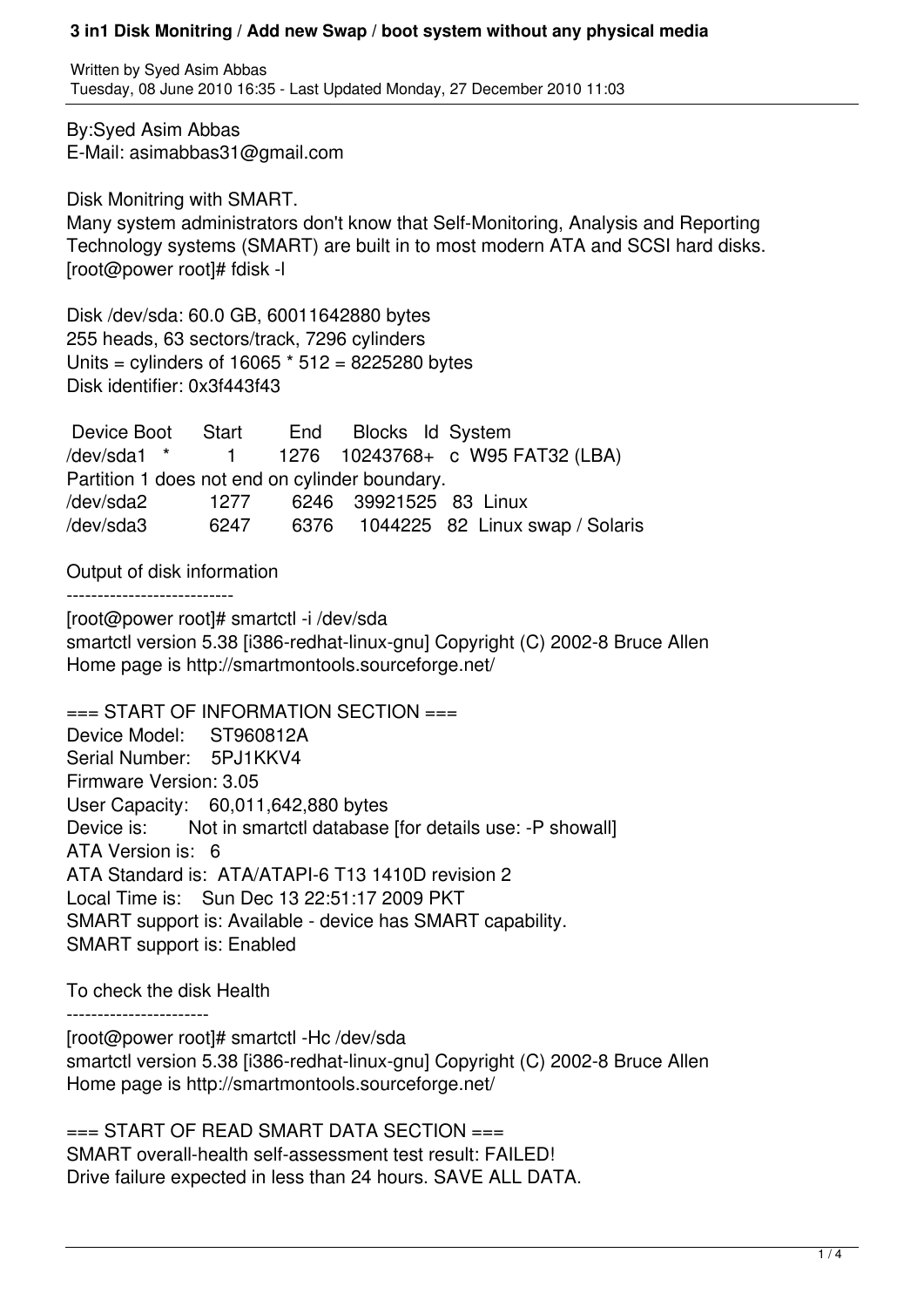Written by Syed Asim Abbas Tuesday, 08 June 2010 16:35 - Last Updated Monday, 27 December 2010 11:03

Failed Attributes: ID# ATTRIBUTE\_NAME FLAG VALUE WORST THRESH TYPE UPDATED WHEN\_FAILED RAW\_VALUE 5 Reallocated\_Sector\_Ct 0x0033 001 001 036 Pre-fail Always FAILING\_NOW 39184 Ohh God my drive shows the error Disk Failure. I have to replace the drive :( The most important part to see the disk error --------------------------------------------- [root@power root]# smartctl -l error /dev/sda smartctl version 5.38 [i386-redhat-linux-gnu] Copyright (C) 2002-8 Bruce Allen Home page is http://smartmontools.sourceforge.net/  $==$  START OF READ SMART DATA SECTION  $==$ SMART Error Log Version: 1 No Errors Logged Disk Self test --------------- [root@power root]# smartctl -t short /dev/sda smartctl version 5.38 [i386-redhat-linux-gnu] Copyright (C) 2002-8 Bruce Allen Home page is http://smartmontools.sourceforge.net/ === START OF OFFLINE IMMEDIATE AND SELF-TEST SECTION === Sending command: "Execute SMART Short self-test routine immediately in off-line mode". Drive command "Execute SMART Short self-test routine immediately in off-line mode" successful. Testing has begun. Please wait 1 minutes for test to complete. Test will complete after Sun Dec 13 22:57:28 2009 Use smartctl -X to abort test.

[root@power root]#

----------------------------------------------------------------------

By Syed Asim Abbas E-mail : asimabbas31@gmail.com

Create/Add New SWAP Disk /dev/cciss/c0d0: 440.3 GB, 440345714688 bytes 255 heads, 63 sectors/track, 53535 cylinders Units = cylinders of 16065 \* 512 = 8225280 bytes

| Device Boot Start   | End       | Blocks Id System           |
|---------------------|-----------|----------------------------|
| /dev/cciss/c0d0p1 * | $1 \quad$ | 13 104391 83 Linux         |
| /dev/cciss/c0d0p2   | 14        | 2563 20482875 83 Linux     |
| /dev/cciss/c0d0p4   | 4094      | 53535 397142865 5 Extended |
| /dev/cciss/c0d0p5   | 4094      | 53535 397142833+ 83 Linux  |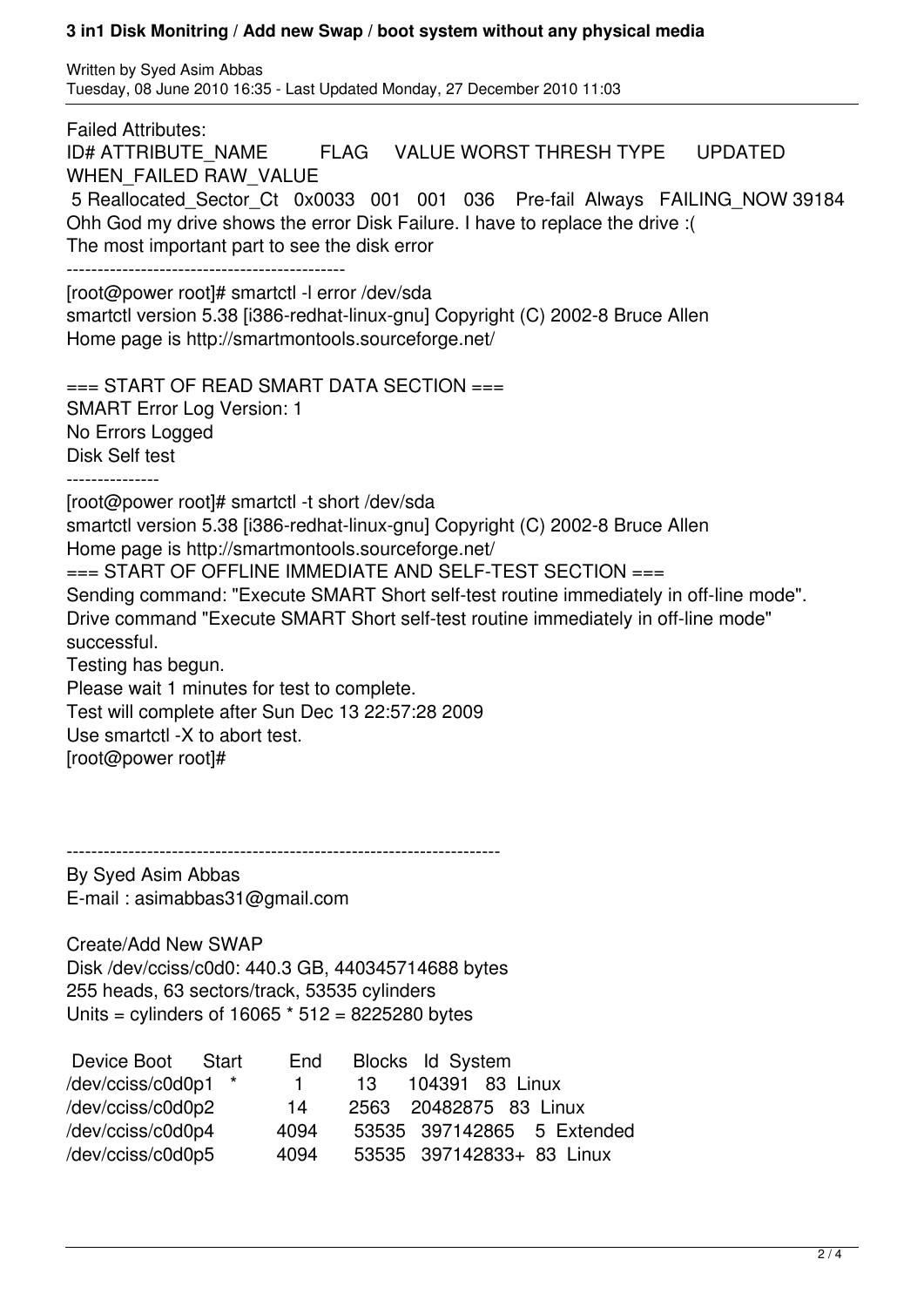Written by Syed Asim Abbas Tuesday, 08 June 2010 16:35 - Last Updated Monday, 27 December 2010 11:03

Command (m for help): n Command action l logical (5 or over) p primary partition (1-4) p Selected partition 3 First cylinder (2564-53535, default 2564): Using default value 2564 Last cylinder or +size or +sizeM or +sizeK (2564-4093, default 4093): +3G Command (m for help): t Partition number (1-5): 3 Hex code (type L to list codes): L 0 Empty 1e Hidden W95 FAT1 80 Old Minix be Solaris boot 1 FAT12 24 NEC DOS 81 Minix / old Lin bf Solaris 2 XENIX root 39 Plan 9 82 Linux swap / So c1 DRDOS/sec (FAT- 3 XENIX usr 3c PartitionMagic 83 Linux c4 DRDOS/sec (FAT- 4 FAT16 <32M 40 Venix 80286 84 OS/2 hidden C: c6 DRDOS/sec (FAT- 5 Extended 41 PPC PReP Boot 85 Linux extended c7 Syrinx 6 FAT16 42 SFS 86 NTFS volume set da Non-FS data 7 HPFS/NTFS 4d QNX4.x 87 NTFS volume set db CP/M / CTOS / . 8 AIX 4e QNX4.x 2nd part 88 Linux plaintext de Dell Utility 9 AIX bootable 4f QNX4.x 3rd part 8e Linux LVM df BootIt a OS/2 Boot Manag 50 OnTrack DM 93 Amoeba e1 DOS access b W95 FAT32 51 OnTrack DM6 Aux 94 Amoeba BBT e3 DOS R/O c W95 FAT32 (LBA) 52 CP/M 9f BSD/OS e4 SpeedStor e W95 FAT16 (LBA) 53 OnTrack DM6 Aux a0 IBM Thinkpad hi eb BeOS fs f W95 Ext'd (LBA) 54 OnTrackDM6 a5 FreeBSD ee EFI GPT 10 OPUS 55 EZ-Drive a6 OpenBSD ef EFI (FAT-12/16/ 11 Hidden FAT12 56 Golden Bow a7 NeXTSTEP f0 Linux/PA-RISC b 12 Compaq diagnost 5c Priam Edisk a8 Darwin UFS f1 SpeedStor 14 Hidden FAT16 <3 61 SpeedStor a9 NetBSD f4 SpeedStor 16 Hidden FAT16 63 GNU HURD or Sys ab Darwin boot f2 DOS secondary 17 Hidden HPFS/NTF 64 Novell Netware b7 BSDI fs fd Linux raid auto 18 AST SmartSleep 65 Novell Netware b8 BSDI swap fe LANstep 1b Hidden W95 FAT3 70 DiskSecure Mult bb Boot Wizard hid ff BBT 1c Hidden W95 FAT3 75 PC/IX Hex code (type L to list codes): 82 Changed system type of partition 3 to 82 (Linux swap / Solaris) root@oratech ~]# mkswap /dev/cciss/c0d0p3 Setting up swapspace version 1, size = 3010445 kB [root@oratech ~]# swapon /dev/cciss/c0d0p3 swapon: /dev/cciss/c0d0p3: Device or resource busy

[root@oratech ~]#